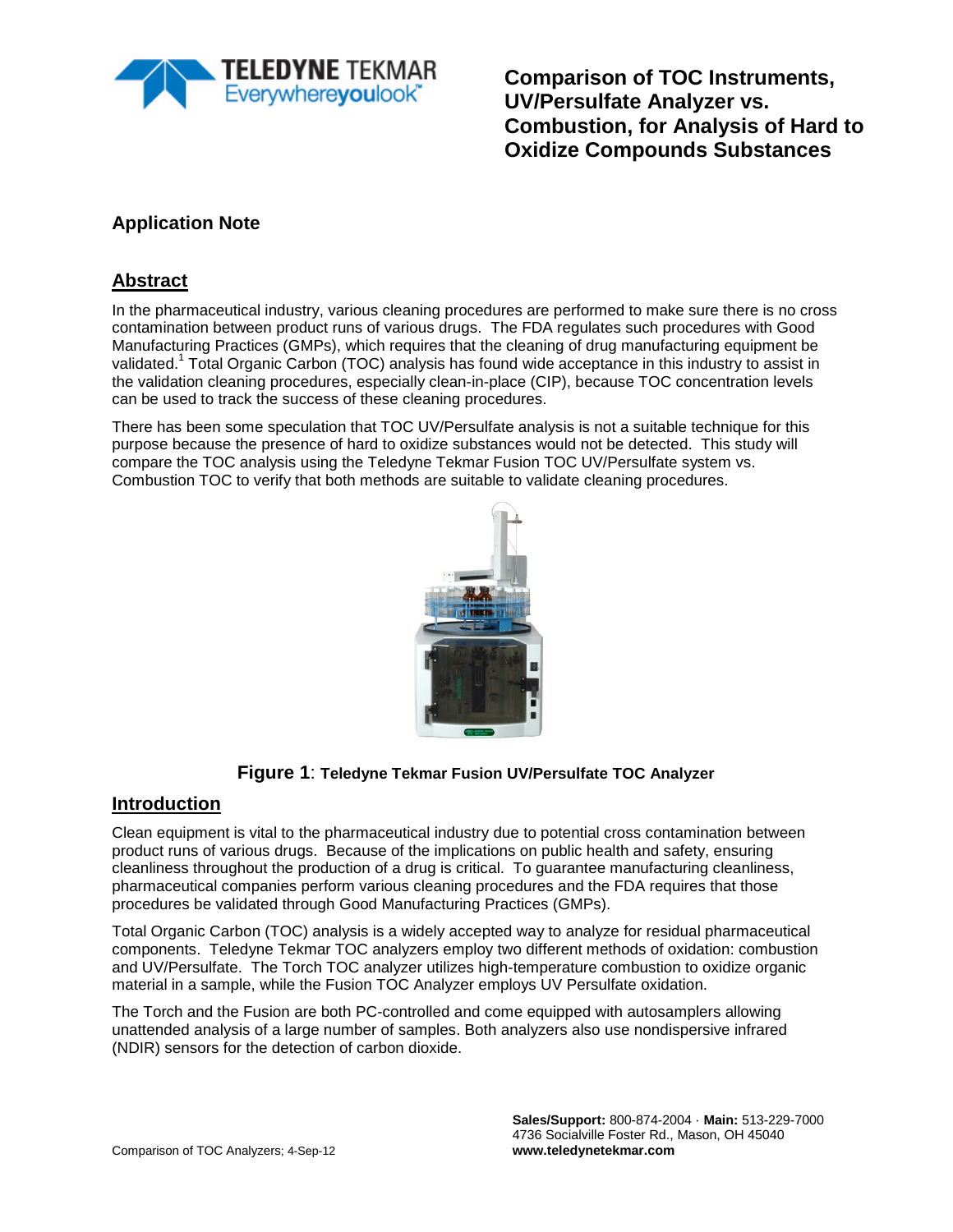

### **Experimental-Instrument Conditions**

For this study, each TOC analyzer was configured with a default TOC Drinking Water method. **Tables 1 and 2** outline the method parameters. **Table 3** outlines the default TOC Pharmaceutical Water Method which was run on the Fusion to study lower concentrations.

| <b>Parameters</b>            |              | <b>Advanced Parameters</b>         |            |  |  |
|------------------------------|--------------|------------------------------------|------------|--|--|
| <b>Variable</b>              | <b>Value</b> | <b>Variable</b>                    | Value      |  |  |
| Sample Volume                | 0.3mL        | <b>Baseline Stabilization Time</b> | $0.25$ min |  |  |
| Water Chase Volume<br>1.00mL |              | <b>Detector Pressure Flow</b>      | 175mL/min  |  |  |
| <b>Dilution</b>              | 1:1          | <b>NDIR Pressurization</b>         | 50psig     |  |  |
| Acid Volume<br>$1.0m$ L      |              | <b>NDIR Stabilize</b>              | $0.60$ min |  |  |
| IC Sparge Time               | $1.00$ min   | Furnace Temp                       | 750 °C     |  |  |

*Table 1: Torch Combustion TOC Instrument Parameters - Default TOC Drinking Water Method*

| <b>Parameters</b>                 |          | <b>Advanced Parameters</b>         |            |  |  |
|-----------------------------------|----------|------------------------------------|------------|--|--|
| <b>Variable</b>                   | Value    | <b>Variable</b>                    | Value      |  |  |
| Sample Volume                     | 5.0mL    | <b>Baseline Stabilization Time</b> | $0.70$ min |  |  |
| <b>Dilution</b>                   | 1:1      | <b>Detector Pressure Flow</b>      | 300mL/min  |  |  |
| Acid Volume                       | $1.0m$ L | <b>NDIR Pressurization</b>         | 50psig     |  |  |
| <b>Reagent Volume</b><br>$3.0m$ L |          | <b>NDIR Stabilize</b>              | $0.50$ min |  |  |
| IC Sparge Time                    | 1.00min  | Low Level Filter NDIR              | Off        |  |  |

*Table 2: Fusion UV/Persulfate TOC Instrument Parameters-Default TOC Drinking Water Method*

| <b>Parameters</b>              |           | <b>Advanced Parameters</b>         |              |  |  |
|--------------------------------|-----------|------------------------------------|--------------|--|--|
| <b>Variable</b><br>Value       |           | <b>Variable</b>                    | <b>Value</b> |  |  |
| Sample Volume                  | $9.0m$ L  | <b>Baseline Stabilization Time</b> | $1.60$ min   |  |  |
| <b>Dilution</b>                | 1:1       | <b>Detector Pressure Flow</b>      | 300mL/min    |  |  |
| Acid Volume                    | 0.5mL     | <b>NDIR Pressurization</b>         | 50psig       |  |  |
| <b>Reagent Volume</b><br>0.8mL |           | <b>NDIR Stabilize</b>              | 1.75min      |  |  |
| IC Sparge Time                 | $0.5$ min | Low Level Filter NDIR              | Off          |  |  |

*Table 3: Fusion UV/Persulfate TOC Instrument Parameters-Default TOC Pharmaceutical Water Method*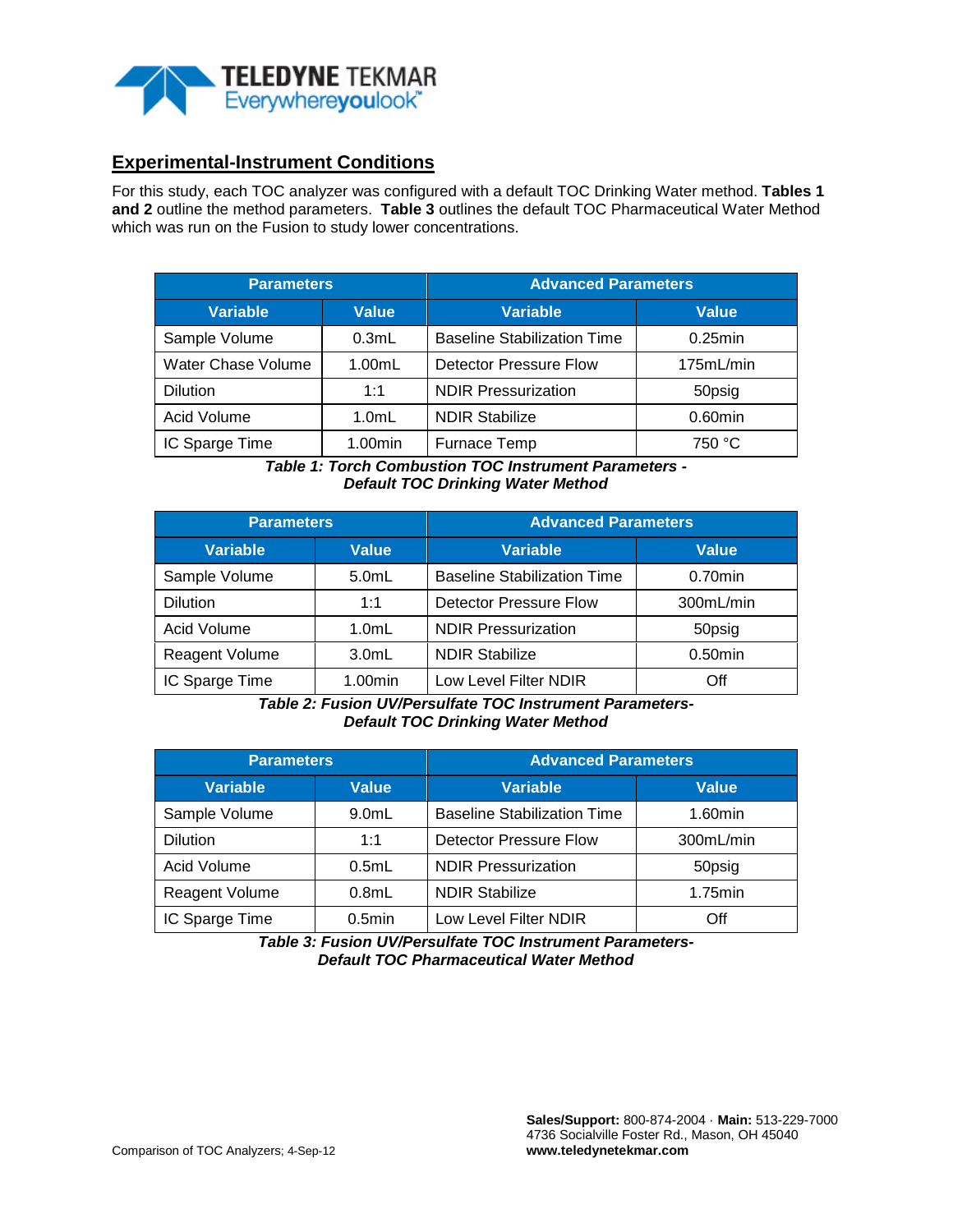

# **Sample Preparation**

The compounds of interest used in this study include 1,4-benzoquinone, ascorbic acid, citric acid, isonicotinic acid, lignosulfonic acid, l-tryptophan, and sodium hexane-1-sulfonate. Stock solutions of were prepared at 1000ppm Carbon (ppmC) in a 1 L volumetric flask as shown in **Table 4**. From the stock solution, 10.0ppmC solutions were prepared for both the Torch and the Fusion.

The instruments were calibrated with a 20ppmC potassium hydrogen phthalate (KHP) standard. The calibration curve was prepared by using the auto dilution feature to create a 0.0-20ppmC curve on the Torch and a 0.5ppmC to 10.0ppmC curve (n=3) on the Fusion.

Samples were analyzed with both the Torch and the Fusion utilizing the parameters in **Tables 1 and 2**. The standard TOC Drinking Water method parameters were employed for this study.

10.0ppmC solutions were used to verify that the analyzer was able to process the compounds and also to calculate percent yield and percent relative standard deviation (%RSD).

Also on the Fusion, the auto dilution feature was used to prepare a curve fro 0.05-5.0ppmC utilizing the parameters in **Table 3**. Samples at 1.5ppmC were analyzed on the Fusion to verify the analyzer was able to process compounds at low level concentrations and also to calculate percent yield and percent relative standard deviation (%RSD).

| <b>Compound</b>           | <b>Molecular</b><br><b>Weight</b> | <b>Percent</b><br>Carbon (%) | g material for<br><b>1000ppmC</b> |
|---------------------------|-----------------------------------|------------------------------|-----------------------------------|
| 1,4-Benzoquinone          | 108.09                            | 66.67                        | 1.490                             |
| <b>Ascorbic Acid</b>      | 176.12                            | 40.92                        | 2.440                             |
| I-Tryptophan              | 204.22                            | 64.70                        | 1.540                             |
| Sodium Hexane-1-sulfonate | 188.22                            | 38.29                        | 2.612                             |
| <b>Isonicotinic Acid</b>  | 122.12                            | 59.01                        | 1.695                             |
| <b>Citric Acid</b>        | 192.12                            | 37.51                        | 2.666                             |

*Table 4: % Carbon Values and Sample Dilutions of the Compounds*

#### **Results**

Potassium Hydrogen Phthalate (KHP) was used to calibrate the TOC systems. The linear regression factors for the curves (r<sup>2</sup>) were evaluated over a range of 0.00-20.0ppmC on the Torch and 0.00-10.0ppmC on the Fusion. **Figures 2, 3, and 4** illustrate the curves developed for this study. **Tables 5-10** show the calibration and check standard data. The relative standard deviation (%RSD) was calculated by analyzing replicate samples for each compound. The percent yield was determined by running samples at known concentrations of 10ppm and comparing them to the curve values. All points on the curve and all samples were run in triplicate.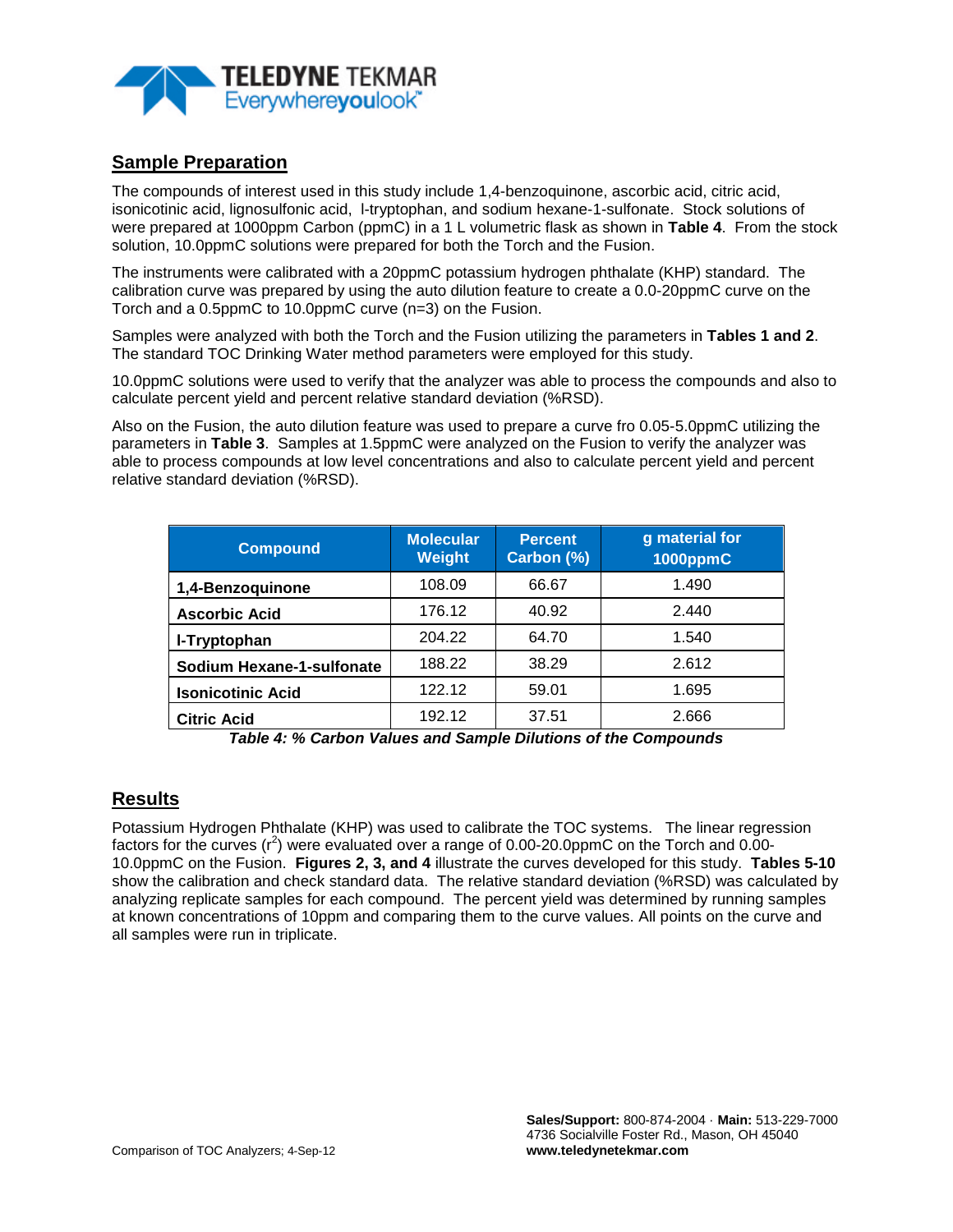

## **Torch TOC Calibration Data**



**Figure 2: TOC Calibration curve on Torch used to analyze check standards and samples. TOC Calibration curve data: y = 1.774(x) + 4.956, R<sup>2</sup> =0.99993**

| Pos | <b>Analysis</b><br><b>Type</b> | <b>Concentration</b><br>(ppmC) | <b>Stock Conc.</b><br>(ppmC) | Dil. | <b>Sample ID</b>                     | <b>Results</b><br>(Abs) | Std. Dev.<br>(Abs) | <b>RSD</b> |
|-----|--------------------------------|--------------------------------|------------------------------|------|--------------------------------------|-------------------------|--------------------|------------|
| A   | <b>TOC</b>                     | DI Water [0]                   | 20.0                         | DI   | [TOC] KHP<br>[DI Water]              | 4.9313                  | 0.1534             | 3.11%      |
| A   | <b>TOC</b>                     | 1.0                            | 20.0                         | 1:20 | [TOC] KHP<br>$[1.000$ ppm $]$        | 6.6147                  | 0.0849             | 1.28%      |
| A   | TOC                            | 2.0                            | 20.0                         | 1:10 | [TOC] KHP<br>$[2.000$ ppm $]$        | 8.4630                  | 0.2817             | 3.33%      |
| A   | <b>TOC</b>                     | 5.0                            | 20.0                         | 1:4  | <b>[TOC] KHP</b><br>$[5.000$ ppm $]$ | 13.9547                 | 0.1825             | 1.31%      |
| A   | <b>TOC</b>                     | 10.0                           | 20.0                         | 1:2  | <b>[TOC] KHP</b><br>$[10.000$ ppm]   | 22.8390                 | 0.1285             | 0.56%      |
| A   | TOC                            | 20.0                           | 20.0                         | 1:1  | [TOC] KHP<br>$[20.000$ ppm $]$       | 40.3380                 | 0.6051             | 1.50%      |

*Table 5: Torch TOC Calibration Data using Default TOC Drinking Water Method*

**Torch TOC Check Standards**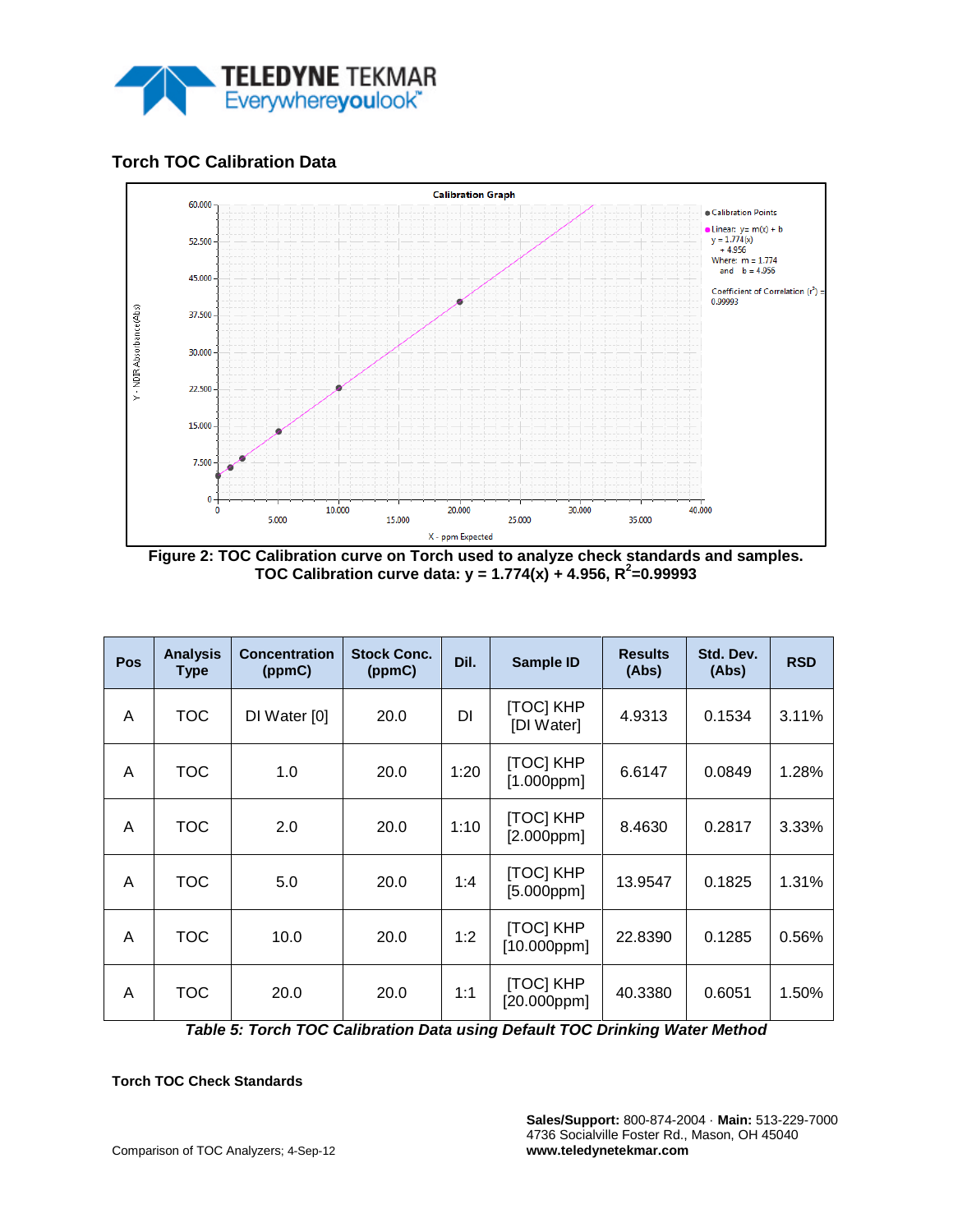

| Pos | <b>BAT</b> | <b>Concentration</b><br>(ppm C) | Dil. | <b>Sample ID</b>               | Min / Max<br>(% dev)             | <b>Result</b>        | Std. Dev. | <b>RSD</b> |
|-----|------------|---------------------------------|------|--------------------------------|----------------------------------|----------------------|-----------|------------|
| A   | тос        | 0.1250                          | 1:40 | [TOC] KHP<br>$[0.1250$ ppm $]$ | 0.1125/<br>0.1375<br>90% / 110%  | 0.1214ppm<br>(PASS)  | 0.0035ppm | 2.87%      |
| A   | TOC        | 5.000                           | 1:4  | [TOC] KHP<br>$[5.000$ ppm $]$  | 4.5000/<br>5.5000<br>90% / 110%  | 5.4623ppm<br>(PASS)  | 0.1655ppm | 2.97%      |
| A   | TOC        | 10.0000                         | 1:2  | [TOC] KHP<br>[10.000ppm]       | 9.0000/<br>11.0000<br>90% / 110% | 10.2858ppm<br>(PASS) | 0.1550ppm | 1.51%      |

*Table 6: Torch TOC Check Standards Data using Default TOC Drinking Water Method*

# **Fusion TOC Calibration Data**



**Figure 3: TOC Calibration curve on the Fusion used to analyze check standards and samples. TOC Calibration curve data : y = 39.167(x) + 5.555, R<sup>2</sup> =0.99984**

.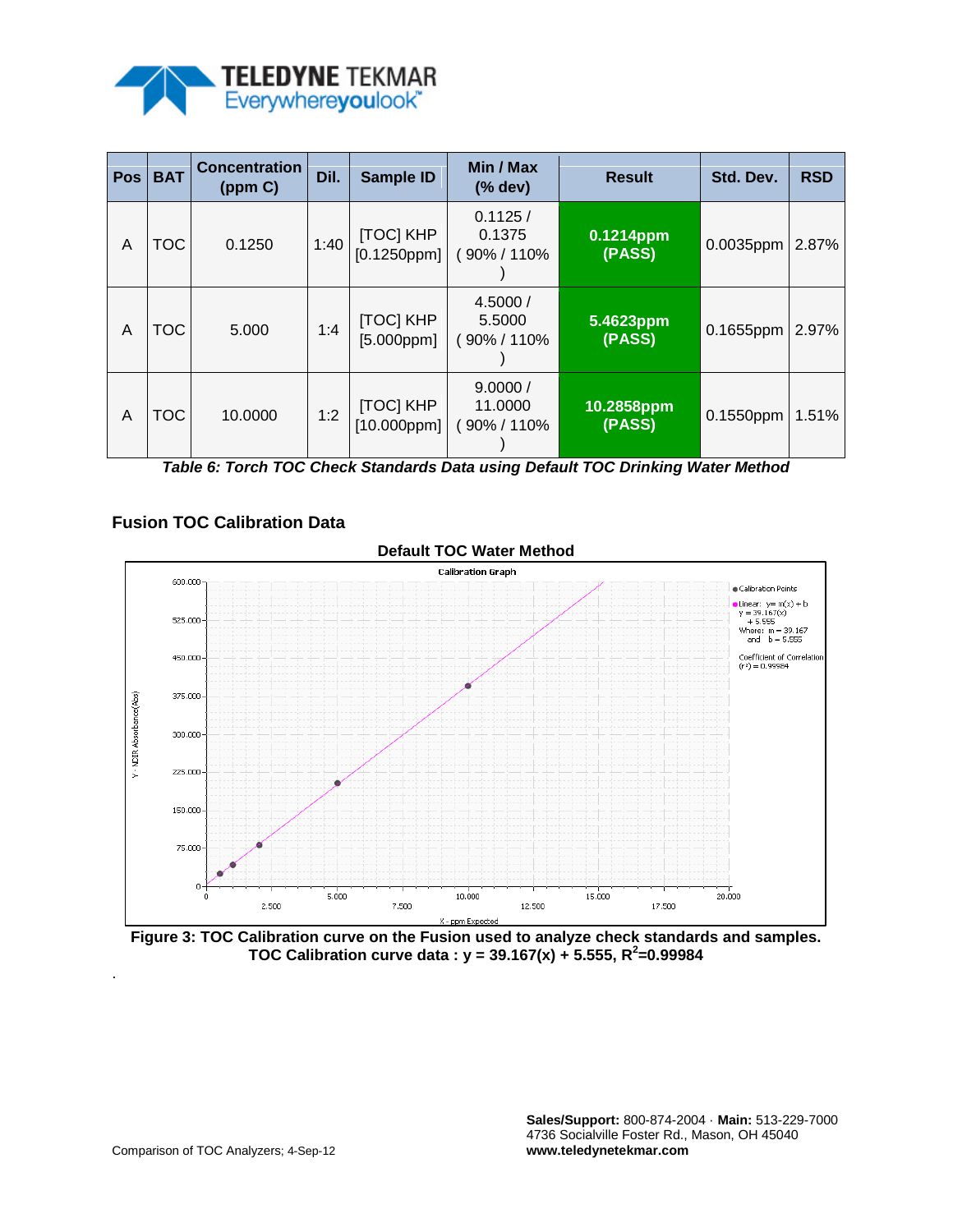

| Pos | <b>Analysis</b><br><b>Type</b> | <b>Concentration</b><br>(ppmC) | <b>Stock Conc.</b><br>(ppmC) | Dil. | Sample ID                            | <b>Results</b><br>(Abs) | Std. Dev.<br>(Abs) | <b>RSD</b> |
|-----|--------------------------------|--------------------------------|------------------------------|------|--------------------------------------|-------------------------|--------------------|------------|
| A   | <b>TOC</b>                     | 0.5                            | 20.0                         | 1:40 | [TOC] KHP<br>$[0.500$ ppm]           | 25.9900                 | 0.6633             | 2.55%      |
| A   | <b>TOC</b>                     | 1.0                            | 20.0                         | 1:20 | [TOC] KHP<br>$[1.000$ ppm $]$        | 43.3857                 | 0.0610             | 0.14%      |
| A   | <b>TOC</b>                     | 2.0                            | 20.0                         | 1:10 | <b>[TOC] KHP</b><br>$[2.000$ ppm $]$ | 82.4950                 | 0.4343             | 0.53%      |
| A   | <b>TOC</b>                     | 5.0                            | 20.0                         | 1:4  | [TOC] KHP<br>$[5.000$ ppm $]$        | 204.4133                | 0.8889             | 0.43%      |
| A   | <b>TOC</b>                     | 10.0                           | 20.0                         | 1:2  | [TOC] KHP<br>$[10.000$ ppm]          | 396.0890                | 4.0475             | 1.02%      |

|  | Table 7: Fusion TOC Calibration Data using Default TOC Drinking Water Method |  |  |  |
|--|------------------------------------------------------------------------------|--|--|--|
|  |                                                                              |  |  |  |
|  |                                                                              |  |  |  |
|  |                                                                              |  |  |  |

**Fusion TOC Drinking Water Check Standards** 

| <b>Pos</b> | <b>BAT</b> | <b>Concentration</b><br>(ppm C) | Dil. | Sample ID | Min / Max<br>(% dev)                                            | <b>Result</b>               | Std. Dev.                         | <b>RSD</b> |
|------------|------------|---------------------------------|------|-----------|-----------------------------------------------------------------|-----------------------------|-----------------------------------|------------|
| А          | TOC        | 2.0000                          |      |           | 1:10   [TOC] KHP   1.8000 / 2.2000<br>[2.000ppm]   (90% / 110%) | 1.9889ppm<br>(PASS)         | $0.0066$ ppm $\vert 0.33\% \vert$ |            |
| А          | TOC        | 4.0000                          | 1:5  |           | [TOC] KHP   3.6000 / 4.4000<br>$[4.000$ ppm] (90% / 110%)       | $ 4.0525$ ppm $ $<br>(PASS) | $0.0173$ ppm $ 0.43%$             |            |

*Table 8: Fusion TOC Check Standards Data using Default TOC Drinking Water Method*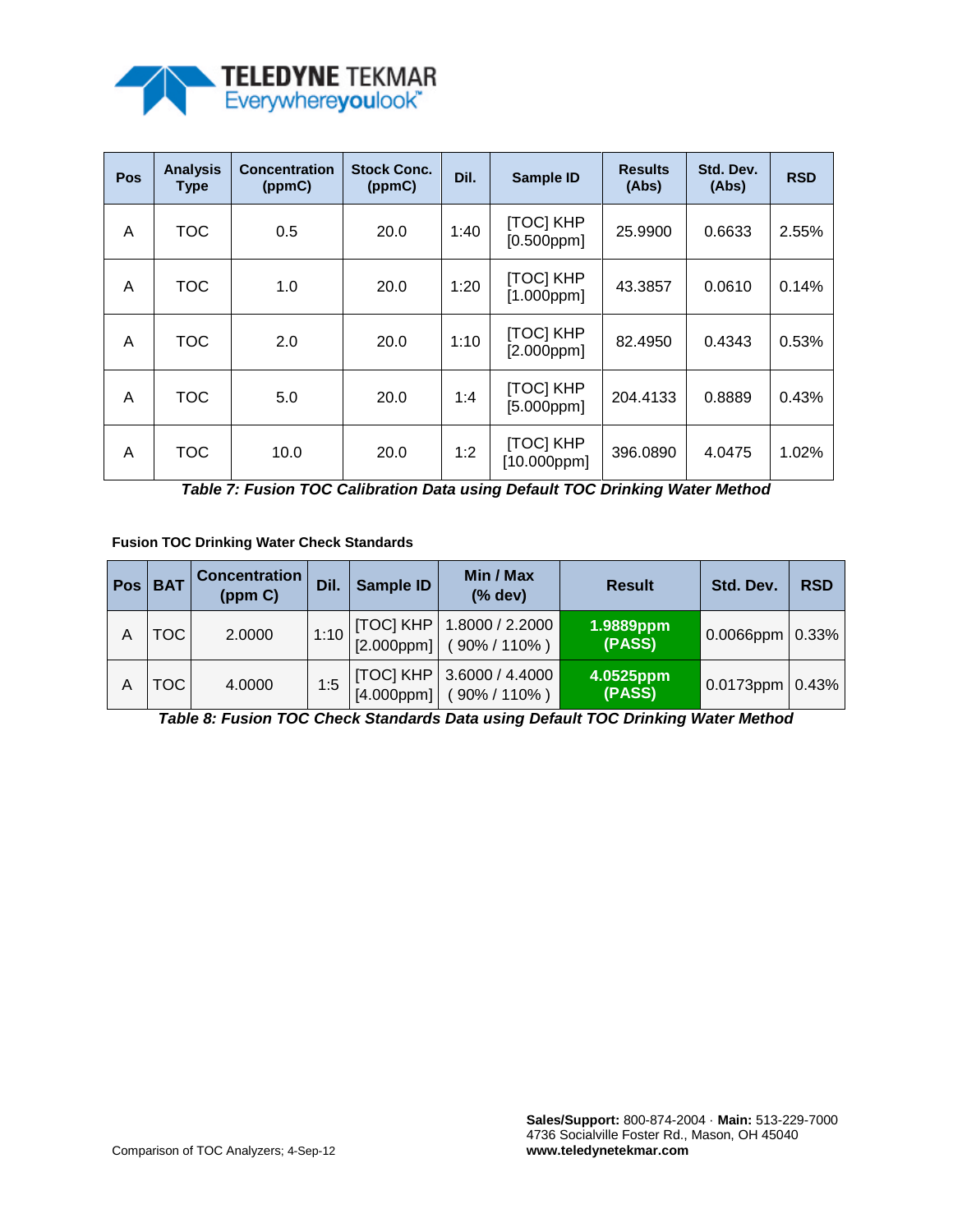

# **Default TOC Pharmaceutical Method**



*Figure 4: TOC Calibration curve on the Fusion used to analyze check standards and samples. TOC Calibration curve data:*  $y = 60.944(x) + 2.968$ *,*  $R^2 = 0.99984$ 

| Pos | <b>Analysis</b><br><b>Type</b> | <b>Concentration</b><br>(ppmC) | <b>Stock Conc.</b><br>(ppmC) | Dil.  | Sample ID                         | <b>Results</b><br>(Abs) | Std.<br>Dev.<br>(Abs) | <b>RSD</b> |
|-----|--------------------------------|--------------------------------|------------------------------|-------|-----------------------------------|-------------------------|-----------------------|------------|
| A   | <b>TOC</b>                     | 0.050                          | 5.0                          | 1:100 | [TOC] KHP<br>$[0.050$ ppm $]$     | 5.3277                  | 0.2084                | 3.91%      |
| A   | <b>TOC</b>                     | 0.125                          | 5.0                          | 1:40  | [TOC] KHP<br>$[0.125$ ppm]        | 10.5113                 | 0.2692                | 2.56%      |
| A   | <b>TOC</b>                     | 0.250                          | 5.0                          | 1:20  | [TOC] KHP<br>$[0.250$ ppm]        | 18.0483                 | 0.4198                | 2.33%      |
| A   | <b>TOC</b>                     | 0.500                          | 5.0                          | 1:10  | <b>[TOC] KHP</b><br>$[0.500$ ppm] | 32.6780                 | 0.1715                | 0.52%      |
| A   | <b>TOC</b>                     | 1.250                          | 5.0                          | 1:4   | [TOC] KHP<br>$[1.250$ ppm]        | 78.8390                 | 0.3931                | 0.50%      |
| A   | <b>TOC</b>                     | 2.500                          | 5.0                          | 1:2   | <b>[TOC] KHP</b><br>$[2500$ ppm]  | 158.3907                | 0.1547                | 0.10%      |
| A   | <b>TOC</b>                     | 5.000                          | 5.0                          | 1:1   | [TOC] KHP<br>$[5.000$ ppm]        | 306.3223                | 1.3772                | 0.45%      |

*Table 9: Fusion TOC Calibration Data using Default TOC Pharmaceutical Method*

**Sales/Support:** 800-874-2004 · **Main:** 513-229-7000 4736 Socialville Foster Rd., Mason, OH 45040 **www.teledynetekmar.com**

.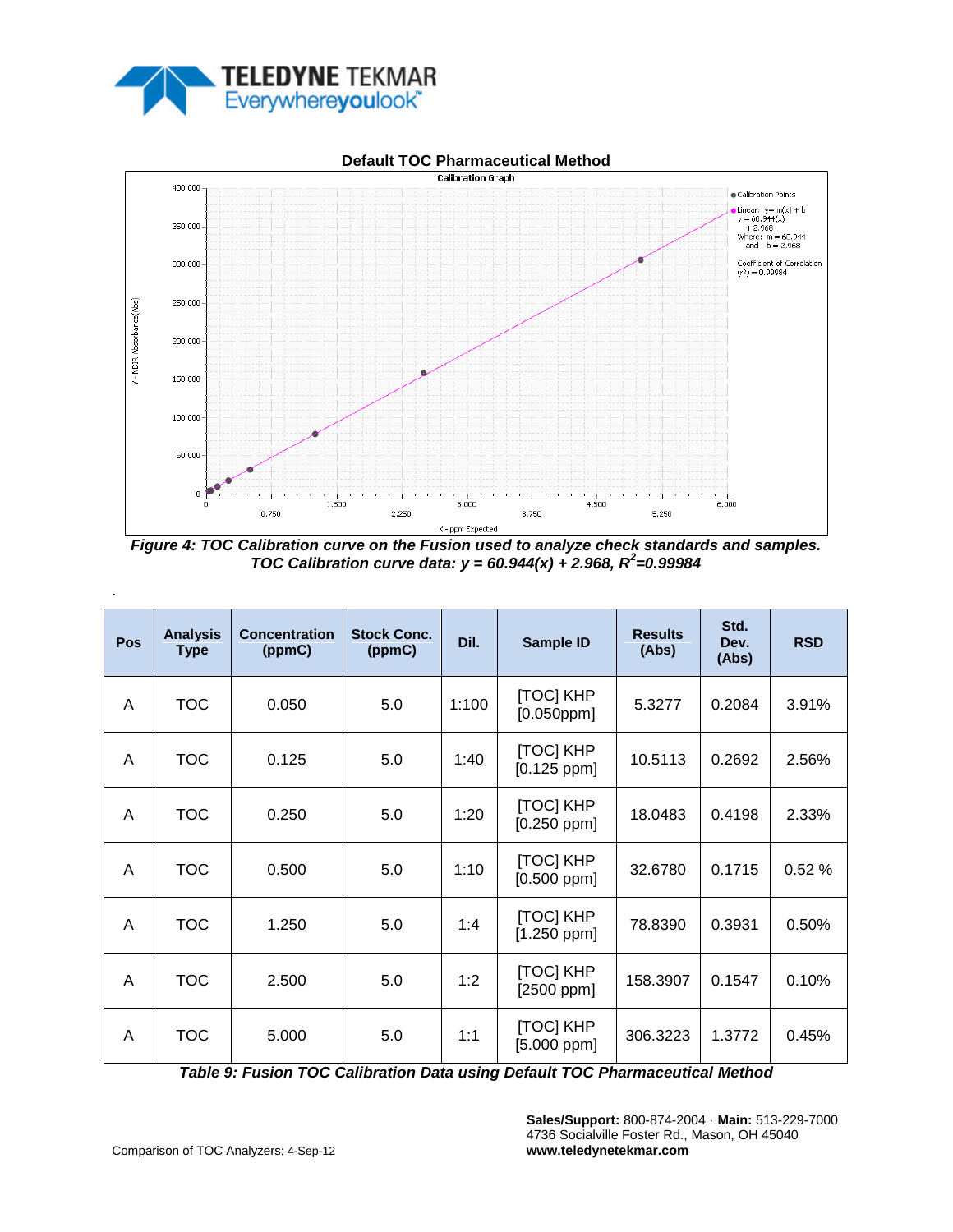

| <b>Pos</b> | <b>BAT</b> | <b>Concentration</b><br>(ppm C) | Dil. | <b>Sample ID</b>              | Min / Max (%<br><b>Result</b><br>dev) |                        | Std. Dev. | <b>RSD</b> |
|------------|------------|---------------------------------|------|-------------------------------|---------------------------------------|------------------------|-----------|------------|
| А          | тос        | 0.1250                          | 1:40 | [TOC] KHP<br>$[0.125$ ppm]    | 0.1125/0.1375<br>$(90\%/110\%)$       | 0.1221ppm<br>(PASS)    | 0.0015ppm | 1.22%      |
| Α          | TOC        | 0.5000                          | 1:10 | [TOC] KHP<br>$[0.500$ ppm $]$ | 0.4500/0.5500<br>$(90\%/110\%)$       | $0.5017$ ppm<br>(PASS) | 0.0044ppm | 0.89%      |
| А          | <b>TOC</b> | 2.5000                          | 1:2  | [TOC] KHP<br>$[2.500$ ppm $]$ | 2.2500/2.7500<br>$(90\%/110\%)$       | 2.48710ppm<br>(PASS)   | 0.0033ppm | 0.13%      |

#### **Fusion TOC Pharmaceutical Water Check Standards**

*Table 10: Fusion TOC Check Standards Data using Default TOC Pharmaceutical Water Method*

# **Sample Analysis**

Solutions of the hard to oxidize compounds were made at 10ppmC from a 1000ppmC stock solution. These compounds were then analyzed on both the Torch and the Fusion using the default TOC Drinking Water methods. Solutions of the hard to oxidize compounds were also made at 1.5ppmC from 1000ppmC stock solutions to be analyzed on the Fusion with the Default TOC Pharmaceutical Water method. **Table 11** summarizes the results of the TOC analysis.

|                           |       |                                     | <b>Fusion UV/Persulfate</b>                         |        | <b>Torch</b><br><b>Combustion</b>   |        |  |
|---------------------------|-------|-------------------------------------|-----------------------------------------------------|--------|-------------------------------------|--------|--|
| <b>Compound</b>           |       | <b>TOC Drinking</b><br><b>Water</b> | <b>TOC</b><br><b>Pharmaceutical</b><br><b>Water</b> |        | <b>TOC Drinking</b><br><b>Water</b> |        |  |
|                           | % RSD | %Yield                              | % RSD                                               | %Yield | %RSD                                | %Yield |  |
| 1,4-Benzoquinone          | 0.75  | 98.90                               | 0.66                                                | 94.05  | 2.18                                | 92.87  |  |
| <b>Ascorbic Acid</b>      | 0.83  | 102.48                              | 0.33                                                | 112.79 | 1.61                                | 105.55 |  |
| <b>Citric Acid</b>        | 1.43  | 112.94                              | 0.26                                                | 118.64 | 1.43                                | 118.31 |  |
| <b>Isonicotinic Acid</b>  | 1.40  | 87.96                               | 0.07                                                | 79.74  | 3.12                                | 105.23 |  |
| <b>Lignosulfonic Acid</b> | 1.10  | 82.53                               | 0.41                                                | 70.47  | 1.00                                | 75.74  |  |
| I-Tryptophan              | 1.37  | 91.99                               | 0.16                                                | 92.52  | 1.77                                | 110.19 |  |
| Sodium Hexane-1-sulfonate | 1.35  | 95.33                               | 0.89                                                | 99.10  | 2.00                                | 111.11 |  |

*Table 11: Summary of Results for 'Hard to Oxidize' Compounds*